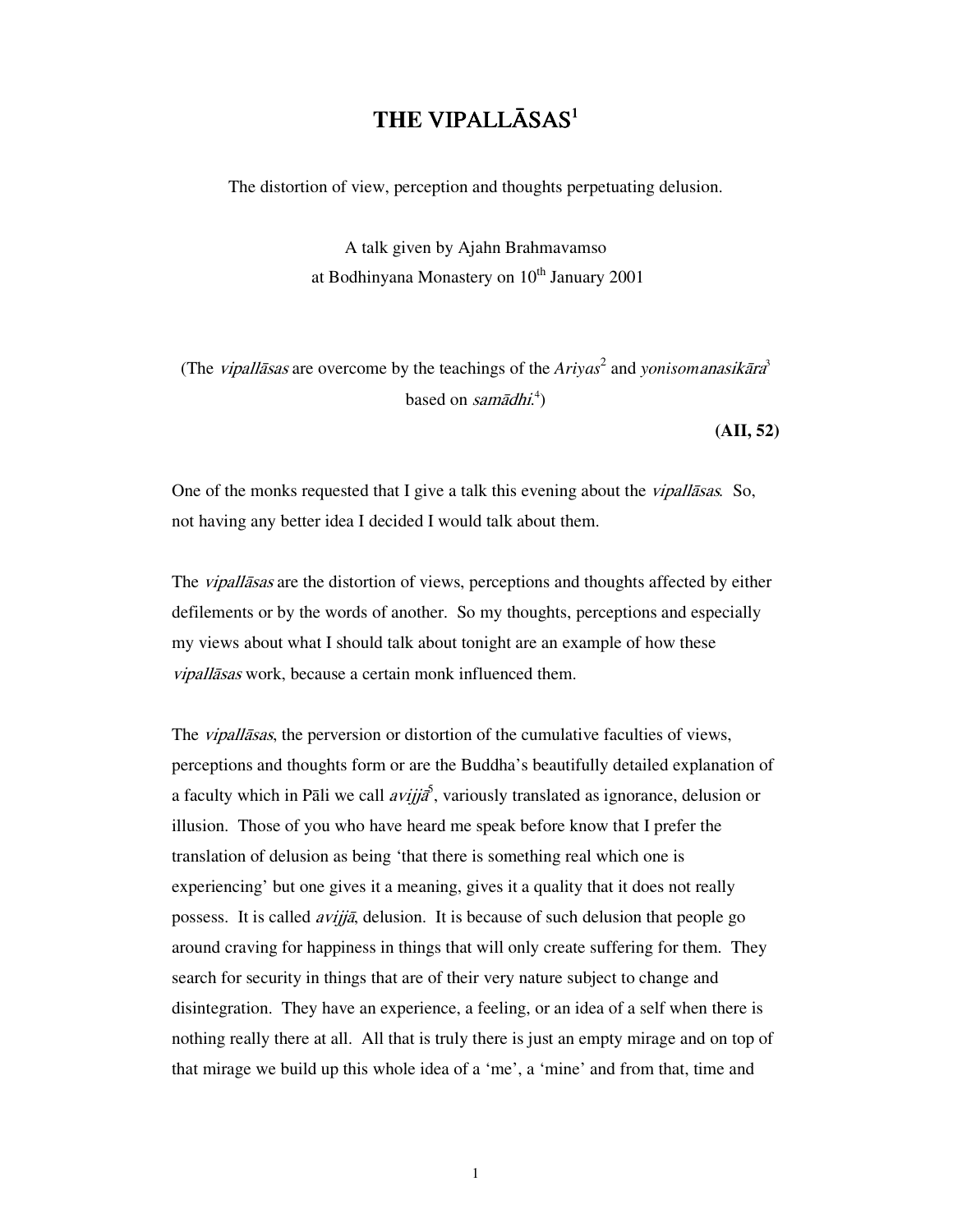time again we create the world of  $\text{samples}$ . We create the world of old age, sickness, death and rebirth.

The Lord Buddha realized that  $a\overline{v}$  was the cause of this whole round of suffering called *samsāra*. Whether it's in the three root defilements called the *mūlakilesa* or it's at the beginning of 'Dependent Origination' or it's the 'Four Noble Truths'<sup>7</sup>, this  $aviji\bar{a}$ , this delusion is the main root or cause. The 'Four Noble Truths' explain the cause of suffering as craving. Craving itself has a cause and that is  $a\nu ijj\bar{a}$ , delusion. It's through the overcoming of that delusion and seeing things in a different way that we become enlightened.

When we see things for the first time in the correct way as the Buddha, the Arahants<sup>8</sup> and the Ariyas saw things, then we become a 'Stream Winner' and that's the first crack in the veil of *avijjā*, or delusion. We've got a glimpse, a glance, a clear look at the truth of things. By cultivating that insight and the causes of that insight, we open up that crack more and more until our cognitive faculties will only ever see things in terms of the *Dhamma*<sup>9</sup>, 'not me', 'not mine', 'not a self'. Nothing belongs to me and nothing is really worth clinging to. That is seen when the *Arahant* is born. When the *Arahant* is born he or she knows that the causes for *samsara*  $\mu^0$  are completely overcome and that this will be his or her last life.

So it's the uprooting of *avijjā*, seeing through the delusion which is the core experience of the Buddha's path. When the Buddha sat under the Bodhi tree he called his experience Enlightenment because it was a 'breaking through' of delusion, a shattering of delusion, to see the truth. But the Buddha also said that the truth he saw was hard to see. It's not a simple thing to be able to break through that delusion.

The Buddha explained in the teaching of the *vipallasas* how these perversions of the faculties work and why there is delusion in the world and in oneself. One is dissecting delusion, dissecting *avijjā* and understanding just what it is, understanding what delusion truly is and what its causes are, and why it is that people aren't enlightened. What does one have to do to gain those insights that are true wisdom? Understanding the *vipallasas* gives one a direction, or a way to focus one's efforts and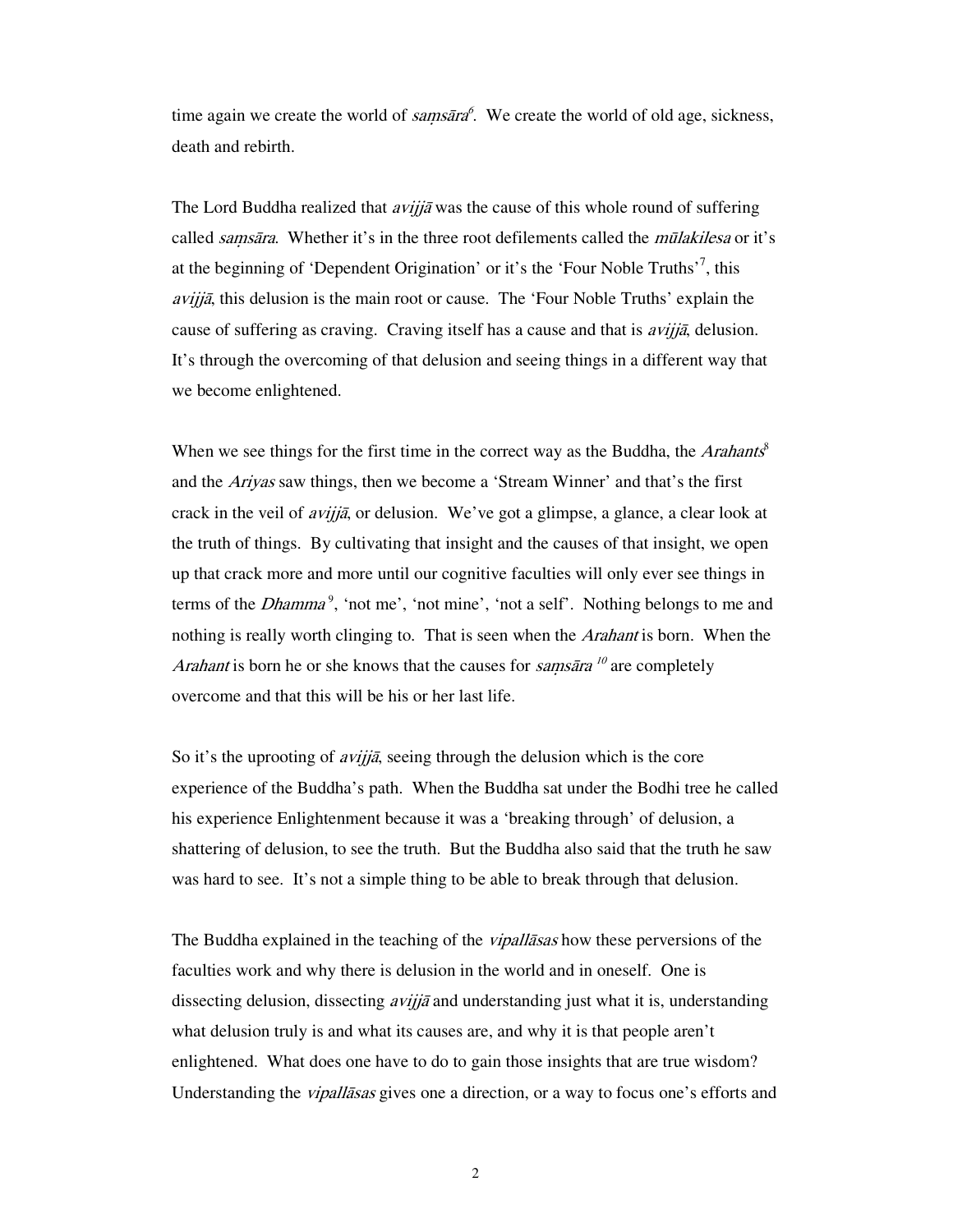energies in order to gain the same experiences as those of the Buddha. The Buddha described the *vipallasas* from the three levels of cognition – views, perceptions and thoughts. Those levels of cognition should not be considered as one above the other. Instead they turn around in a circle, each one supporting the other. Thought is that which makes our view and we perceive in a certain way because of our thoughts and views. These three turn around each other. We think in a certain way because of our views and perceptions. There are many examples in modern psychology, in your own lives and in the world of the mind that will show you the truth of these things. Why do we have the view we have? Why do we even perceive and think the way we do? If any of these three is fundamental it is view. One's world view, one's understanding of philosophy and one's religion – these views are what select the perceptions that come to face our consciousness.

## **Spin Doctors of the Mind**

People very often say that we see things the way they are, but that phrase, "Seeing things the way they are" is fraught with danger because we do not see things the way they are. Only *Arahants* see things the way they truly are. What people see is just the way they want things to be. We see according to our views and those views are so strong that they even filter out change and warp the very perceptions that first come to our consciousness. When Krishna Murti spoke about 'choiceless awareness' that awareness was already bent and deformed by what he wanted to see. He had no conception of the vipallāsas and therefore really missed the point. Just bare attention, just bare perception, is not enough. The defilements have already been at work and that's the problem. We cannot trust even the first experience that comes to our senses.

Even what I am saying now – you're already filtering it. What gets to your ears and how you understand it is as though it has been bent by your whole system of views. That's why the Buddha could give a great discourse and sometimes many of the listeners would become enlightened, whereas we can read that very same discourse today and no one becomes enlightened. They are the same words but those monks who were listening then had a 'view system' that didn't filter and bend what was being said. That's the problem and when you actually perceive how insidious that bending and warping of perception is, you soon come to the conclusion that you don't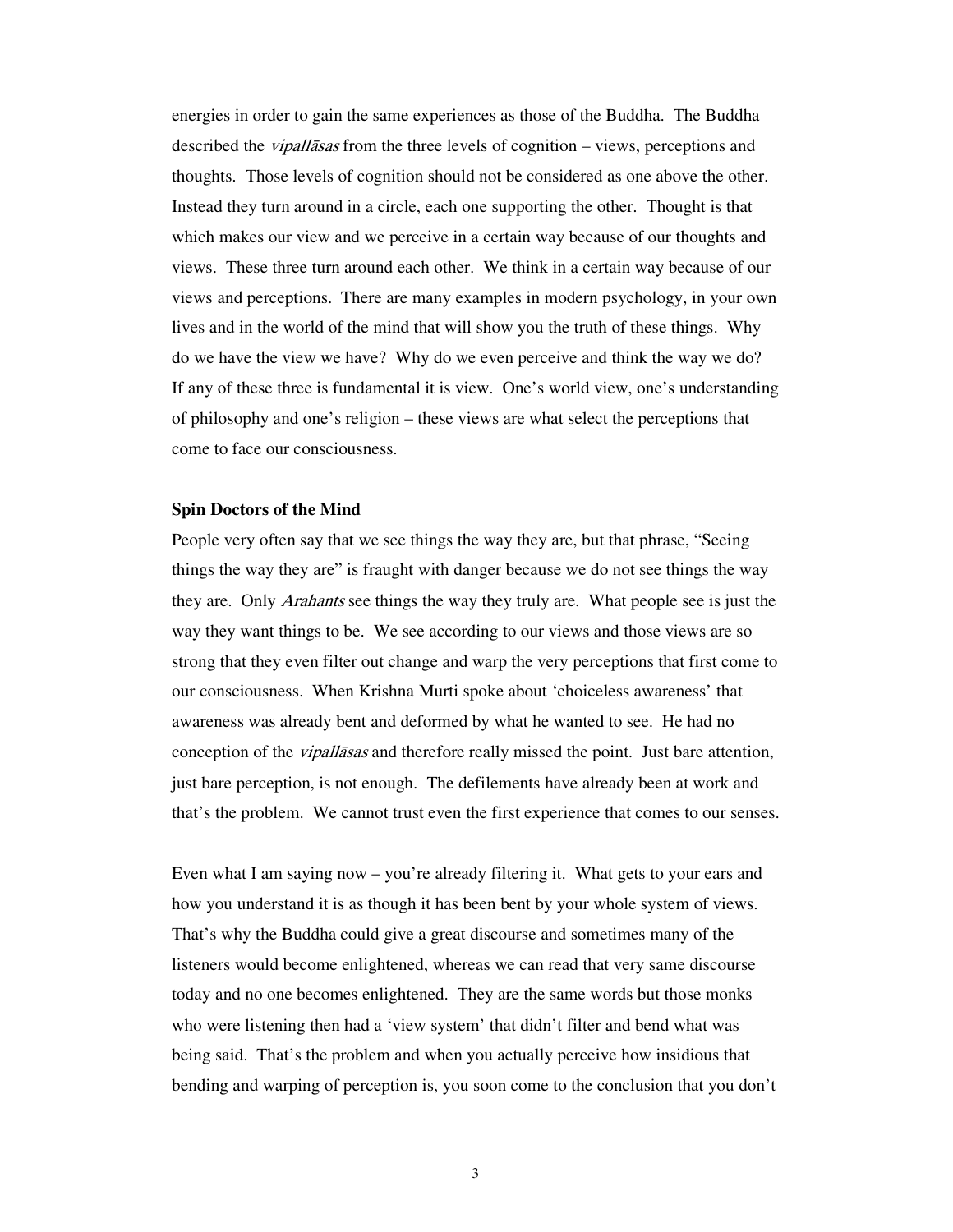know which perceptions you can trust and which you can't trust. You don't know what truth is or what truth is not, because you can't see the workings of the defilements. The defilements are like the spin doctors of the mind. They take the truth and they massage it. They filter it. They stop you being conscious of things that you don't want to know and they put things forward in the way you want to experience them. By the time the spin doctors have done what they do in the silence of the hidden corners of the mind, what you actually see, what you perceive, is already far from the truth of the matter. How often have you had disagreements with people about what both of you have seen? How often have you had disagreements about what is truth, or about what is real? And really all you are doing is acknowledging that because of different 'view systems'. Our very perceptions of the same event, the same truth, are just so different from one another.

Basically this shows you that you cannot trust your perceptions. Whatever you see, hear, smell, taste, or touch with your body, whatever you perceive with your mind, all of those perceptions have already been bent and distorted. You cannot trust any of it. To be frank some of the perceptions that we take to be pleasant are not really pleasant. What is pleasant? How many of you have actually seen something that you thought was beautiful and later you see that same thing and you wonder what you saw in it that was beautiful? How many of you have listened to something that was very delightful, some very fine music for instance and later on listened to it and thought what did I really like in that? How many of you have changed the sorts of things that you like to eat? The tastes you once thought revolting, now taste beautiful. It's amazing the different diets I've had in my life as a monk. I was a meat eater growing up and I liked just ordinary English food, then I became a vegetarian and I couldn't stand the taste of meat. I went to Thailand and had to eat disgusting things. Now I am in Australia but I can't trust my tastes about what's nice and what's not nice any more. When you're full the most delicious foods don't taste good at all. When you're sick delicious food has no taste whatsoever but when you're hungry the most disgusting food always tastes delicious. This is just an example of how the bare perception of what tastes nice and what doesn't taste nice can be completely affected by so many different factors.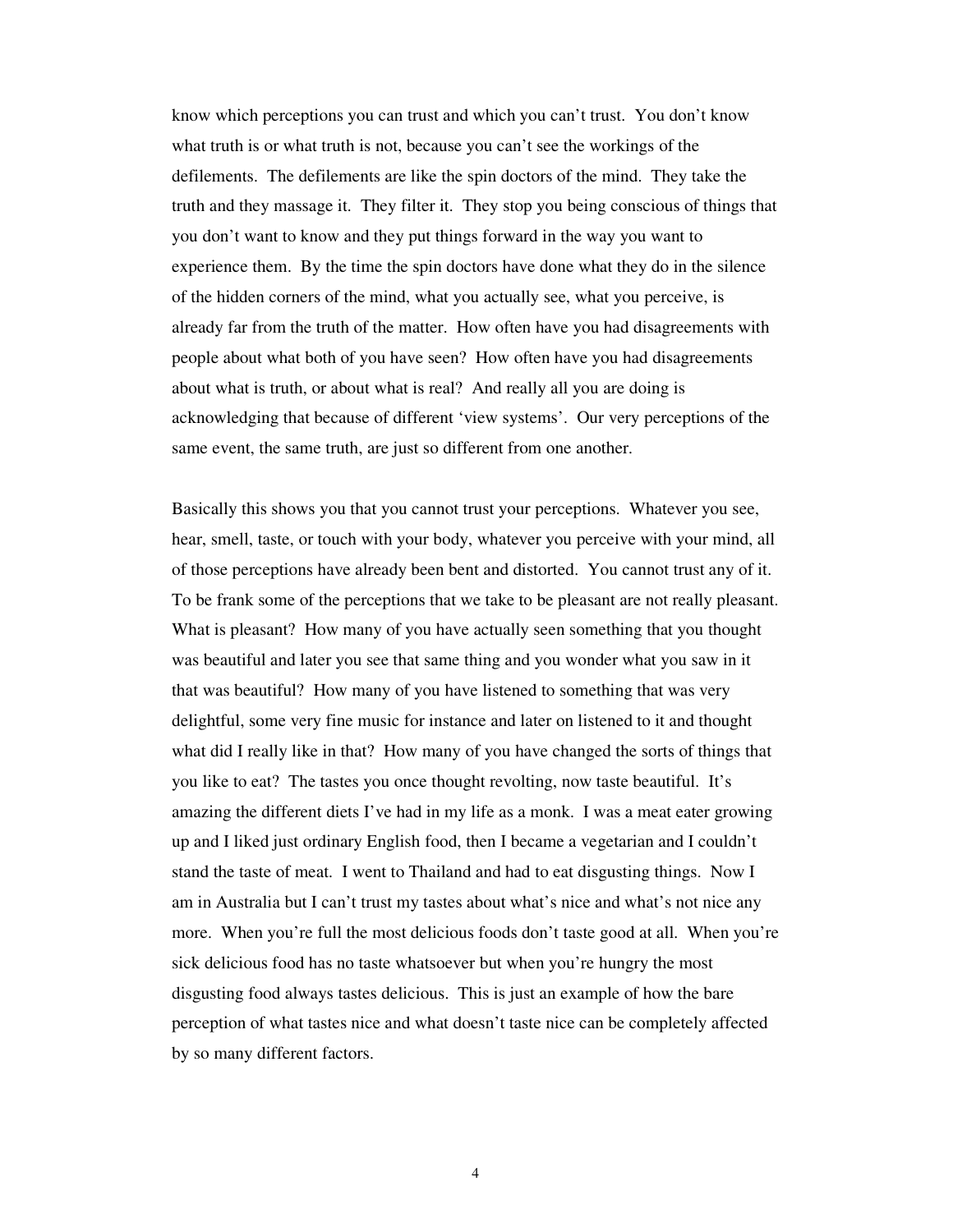You cannot even trust the feelings in the body. What is pleasurable and what is not pleasurable? I think you all know about a certain group of people called masochists. I think it was Venerable Amaro who told me that there are some places in the United States where people brand themselves for the sheer pleasure of it. That's really weird. Why is that supposed to be pleasurable? It's painful! The reason is that perception does weird things like that. Even the most wonderful experiences, please excuse me for being gross but even things like sexual intercourse – are they really pleasurable or not? People assume it is, because of the public relations job that has been done on it. If you think it's going to be pleasurable then it will be. I remember an occasion when I was a boy of about seventeen or eighteen, one of my friends was experimenting with drugs (it was in the nineteen sixties), and someone said that if you put a banana peel in some particular liquid for a few days it turns into LSD. So he did that. He said, "Wow, this is amazing!" He really felt tripped out. Afterwards they found out there was no possibility of anything like that happening at all but because he wanted to have it happen, it did happen for him. You cannot trust perceptions because of your views. If you think it's going to happen it does happen.

You've heard me tell many stories. One was about a prisoner a hundred years ago, who was condemned to death by hanging. They went to his cell the night before he was due to be hanged and said, "You're not going to be hung, you are going to have your throat cut". They let him think about that all night and in the morning they put a blind fold on him, tied his hands behind his back and took him to the prison execution area. There they drew the blunt side of a straight razor across his throat and at the same time one of the psychologists who had arranged this macabre experiment turned on a tap. Because this poor man believed he was going to die and had been thinking about it all night, the thought had created the view that he was going to die. So when he felt the cold steel of the razor blade across his throat and he heard the sound of liquid he thought he'd had his throat cut. That perception came up, that thought came up and he died. He fell to the ground and died because of that. There was nothing else wrong with him. That's just how powerful perceptions and thoughts can be. They completely delude you.

What is pleasurable and what is not pleasurable? The Buddha said that what the Ariyas say is pleasure, the world says is suffering. What the Ariyas say is suffering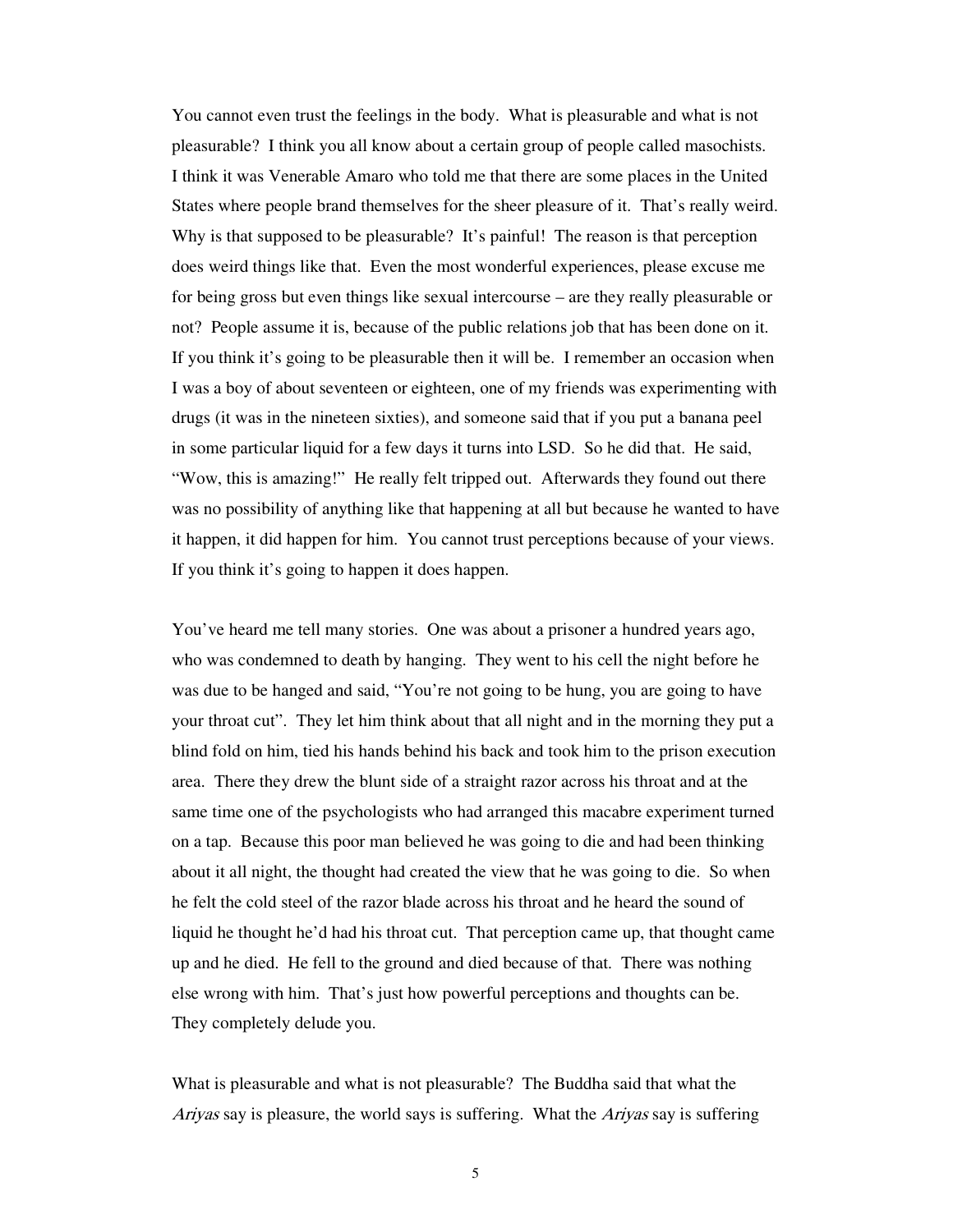ordinary people say is pleasure. The *Ariyas* say that one is in the power of the defilements when one engages in activities like sexual intercourse, watching the T.V., earning a living, having kids, gaining lots of possessions, and following one's attachments. That's not freedom. It is suffering. They say that happiness is being free from the power of defilements, free from possessions, greed and lust. But of course because the world doesn't view things that way, people don't perceive things in that way. That is the difference between the world of the ordinary people, the puthujjanas<sup>11</sup> and the world of the Ariyas. Our view is that pleasure is experienced with the body and that there is something to be gained by listening to fine music, seeing a good movie, having relationships or gaining wealth and status. The person who holds that view will find his or her view justified. When they gain those pleasures, possessions, or wealth, because of view the perception will be bent to justify that view and they will delight in those things. There will be real pleasure there or at least a perceived pleasure and they will think how wonderful and successful they are and how much better off they are than those stupid baldheaded idiots at the monastery, who are giving up so much – for what?

The problem with the world is that whole cycle of cognition. I'm sure you will be able to understand by now that because of your perceptions you think in a particular way. Perceptions are like bricks and the house is made of those bricks. This is actually how the edifice of cognition comes into being. From thoughts, come views and self justification, continuing the delusion of life. In particular the Buddha said that there are four main problems with these *vipallasas*. The four conclusions of the level of view, perception and thoughts, which cause the continuance of *samsāra*, are the view, perception and thought that what is impermanent is permanent and the view, perception and thought that what is suffering is happiness. There is the view, perception and thought that what is empty of a 'self' is a 'self', that there is a 'me' and there is a 'mine'. There is the view, perception and thought, that what is disgusting and ugly is in fact beautiful. So we get it all wrong!

## **Breaking the Cycle**

When the Buddha taught the *vipallasas* as a way of describing, detailing and analysing delusion or *avijjā*, he also taught how to overcome those *vipallāsas*, how to actually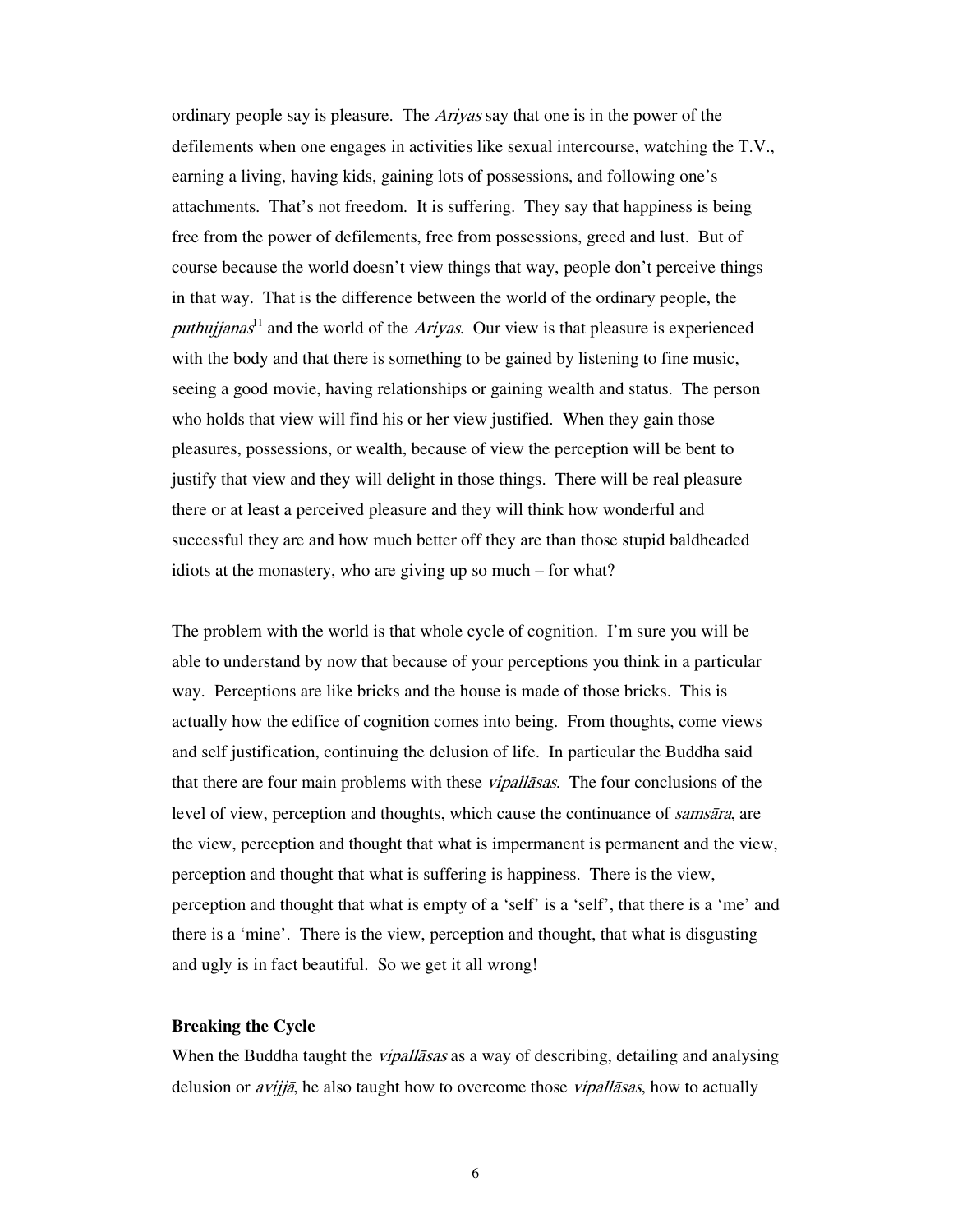set them straight. It's hard to understand how you can break into that cycle. You break into that cycle first of all by listening to the words of another, by listening to another view, another perception and another type of thought. This is one of the two causes for becoming a Stream Winner. It is called *parato ghosa* 'the words of another'. But they have to be the words of an Ariyan, someone who has seen the Dhamma for themselves. They have to be words that come from that pure view, that right view, that view which is in accordance with reality. Having that input from outside is the seed. The other cause for becoming a Stream Winner is yonisomanasikāra<sup>12</sup>, the work of the mind that goes to the source of things. That's only achieved through the practice of *jhānas*<sup>13</sup>. I say this because the Buddha also mentioned the nutriments or the fuel of these *vipallasas*, the food of *avijja* as being nothing other than 'The Five Hindrances'<sup>14</sup>.

It is these five hindrances which keep this cycle of wrong views, wrong perceptions and wrong thoughts turning around on each other. Letting go of the five hindrances has always been the way that you can uncover delusion. You can break that cycle of vipallāsas by taking in the words of another, together with the abandoning and overcoming of the five hindrances. I've already mentioned that the *vipallasas* are at work once one has a view and then one perceives just what one wants to perceive. That is where craving, delight and ill will come in. These force the perception to come into line with your wrong view which sustains the wrong thoughts and fulfils your wrong view. Craving and ill will are the first two, and the greatest of the five hindrances.

As they say in the *suttas*<sup>15</sup> the only way is to see things as they truly are, yathābhūtañāņadassana<sup>16</sup>, is as a result of samādhi. Only through samādhi, through the *jhānas* can you see things as they truly are because the job of *samādhi* and the jhānas is to overcome those five hindrances, to overcome the desire and the ill will, the restlessness, the sloth and torpor and the doubt. Then you can actually start to really see things as they truly are instead of how you want them to be so that they can fulfil your comfortable world view.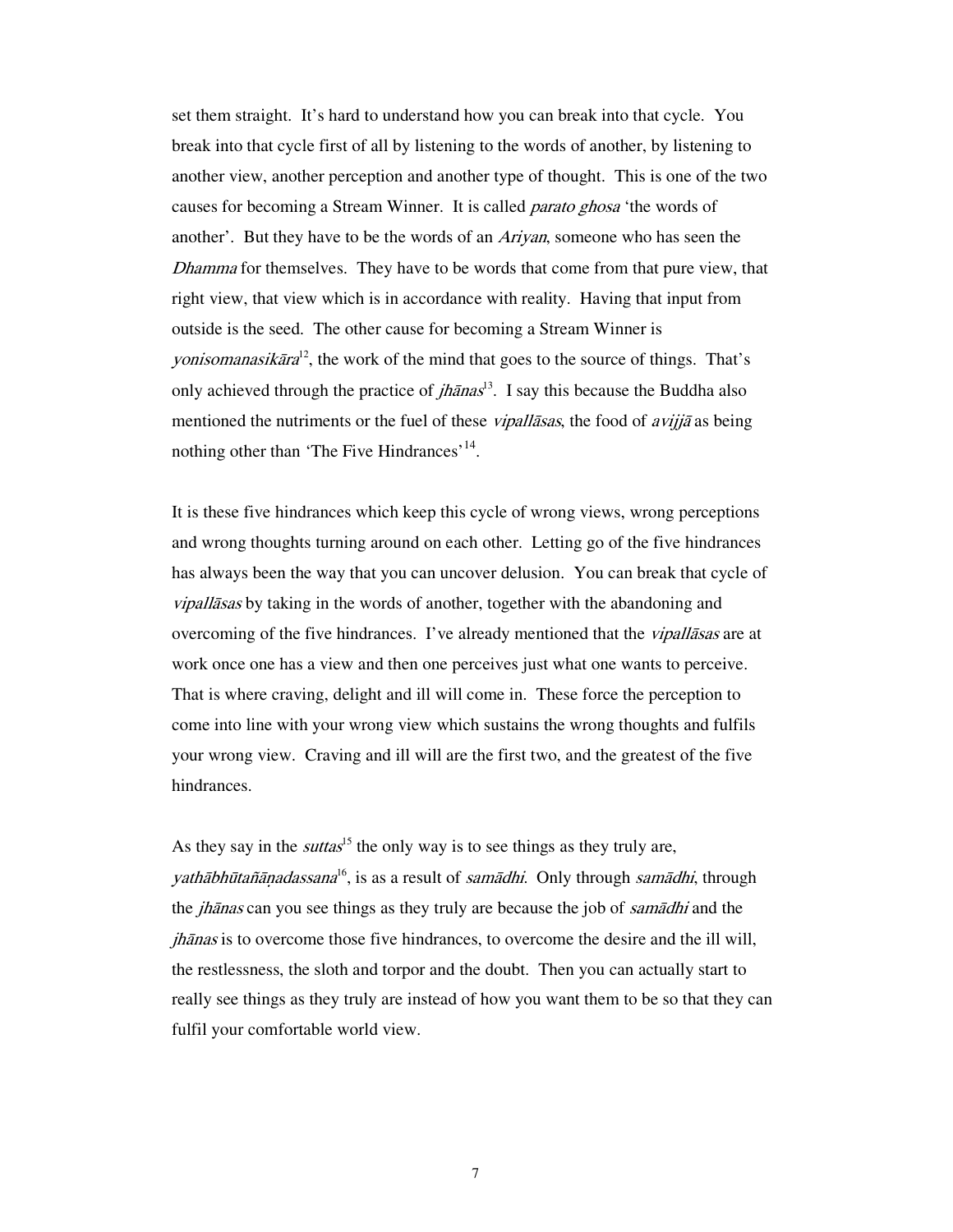Understanding truth takes much more than just courage, most people prefer just see things as comfortable, rather than see them as they really are. For most people the very idea of the Four Noble Truths is completely repugnant. The whole works is suffering. There is no one in there and the goal of this existence is just to end it all, to come to the cessation of all body and mental processes and to allow consciousness itself to cease. For most people that's a repugnant idea. What's the point? The reason it is repugnant is because of something called *bhava-tanhā*, the craving 'to be'. This craving 'to be' and craving for sensual pleasure are what distorts the whole process of cognition and the craving to 'be'.

These are two of the three cravings that bend views, bend perceptions and thoughts so that we can't even accept the *Dhamma*. We have to creep up on the Dhamma. We have to subdue what we want and don't want and also subdue our fears in order to see things as they truly are. Desire and fear are two of the great obstacles to gaining deep meditation. They are two of the obstacles to 'letting go', because craving comes from a sense of 'self' and what is 'mine'. I crave for what is my responsibility, what is my property and what is under my power. We think our body, mind and thoughts are ours and therefore we can control and protect them. We start to feel very insecure when our sense of control starts to disappear. In deep meditation you have to 'let go', which means letting go of controlling and desire, and come to the understanding that these things aren't your property. This body and this mind don't belong to you. They're part of nature, and function according to processes. You have to let go of craving, of control and of desire. That's what meditation is training you to do. You also have to let go of fear, the fear that you're not controlling these things. The fear that if *cetanā*<sup>17</sup>, the doer, the will, completely disappears what on earth will happen? Who will be there to protect me? That *cetana* has to be abandoned because it is that doer, that craver, which bends perceptions, bends views and even bends thoughts. By subduing thinking in meditation, by getting beyond the perceptual world of thoughts and by stilling the mind you are allowing perception the chance to be accurate.

I have previously mentioned the simile of holding up some sort of object and asking, "What is this?" and going deeper and deeper into its properties. I have mentioned the simile of walking up the hill to this monastery and seeing so much more than when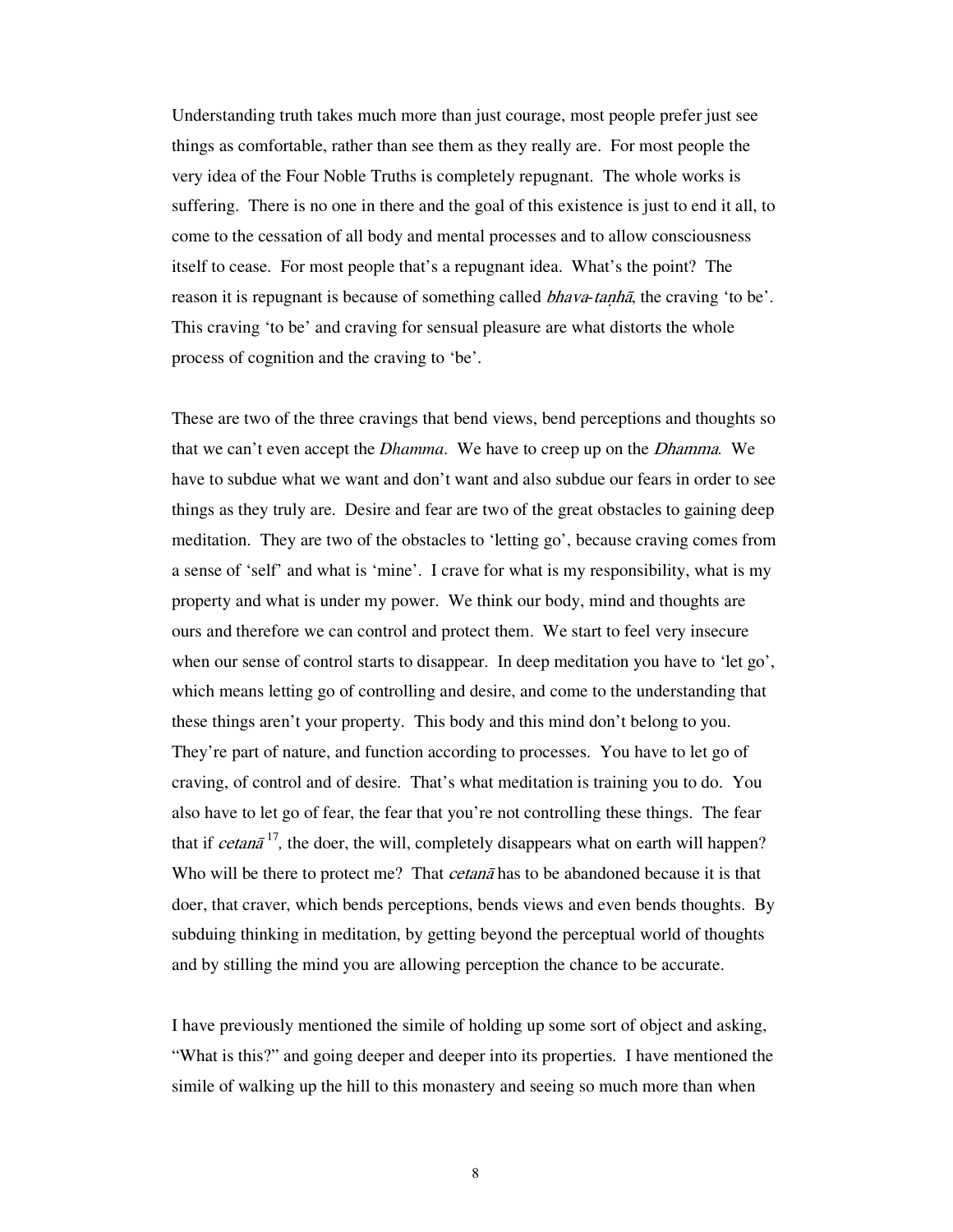you drive up the hill. But when you stop walking you see even more. The only way to get enough data, enough perception to be able to see things truly is to let go of all thoughts, all desires, all craving, all doing and all of the will. To also let go of all ill will, and all fear, so you're not afraid to see the truth. So you have no vested interest in what you see, and no craving to see this or that. You're just completely empty and you are still for long enough to see the truth, that's called jhāna.

#### **Going to the Very Heart of Things**

Samādhi is sustained attention, thoughtless, still and clear. It's the ability to maintain your attention for long periods of time without being distracted and disturbed by the irritation of the five senses or by the demands of the body. Sam $\bar{a}$ dhi is being still, one pointed, serene and thoughtless, no desire, no wanting, and the five hindrances have completely gone. That's how you can get enough pure perception, pure saññas<sup>18</sup> to be able to break this whole cycle of *vipallasas*. In those deep meditations when there is that stillness and freedom from the five hindrances, you have a chance to see 'what' is going to the root of things. *Yonisomanasikāra* is the work of the mind that goes to the root of things.

What's at the root of all this? It's not the body; it's the *citta*, the mind. You'll find the root of all this within that *citta*. There you'll find the root of delusion, the will and the consciousness. You've got to go deep inside and together with the 'words of the other', then you have a framework for perceptions to find out that this thing we call a mind is not happiness. This thing called a mind is not permanent, is not beautiful, and is not a self. Go right to the very heart of things. If you see the mind as 'mine', as consciousness or as the knower or the doer, and then see that as empty, that's where you start to get the enlightenment experiences, 'the jewel in the heart of the lotus'. That's one Tibetan phrase which I really enjoy because as you go deep, deep, deeper inside, you go through petal after petal of the lotus, until you come to the very centre of this lotus, 'the jewel in the heart of the lotus', the yonisomanasikāra*,* the womb of all that there is. That's what *yoni* means, the womb, the origin and you get to the beginning start of everything and you see the jewel. And what is that jewel? Complete emptiness, nothing.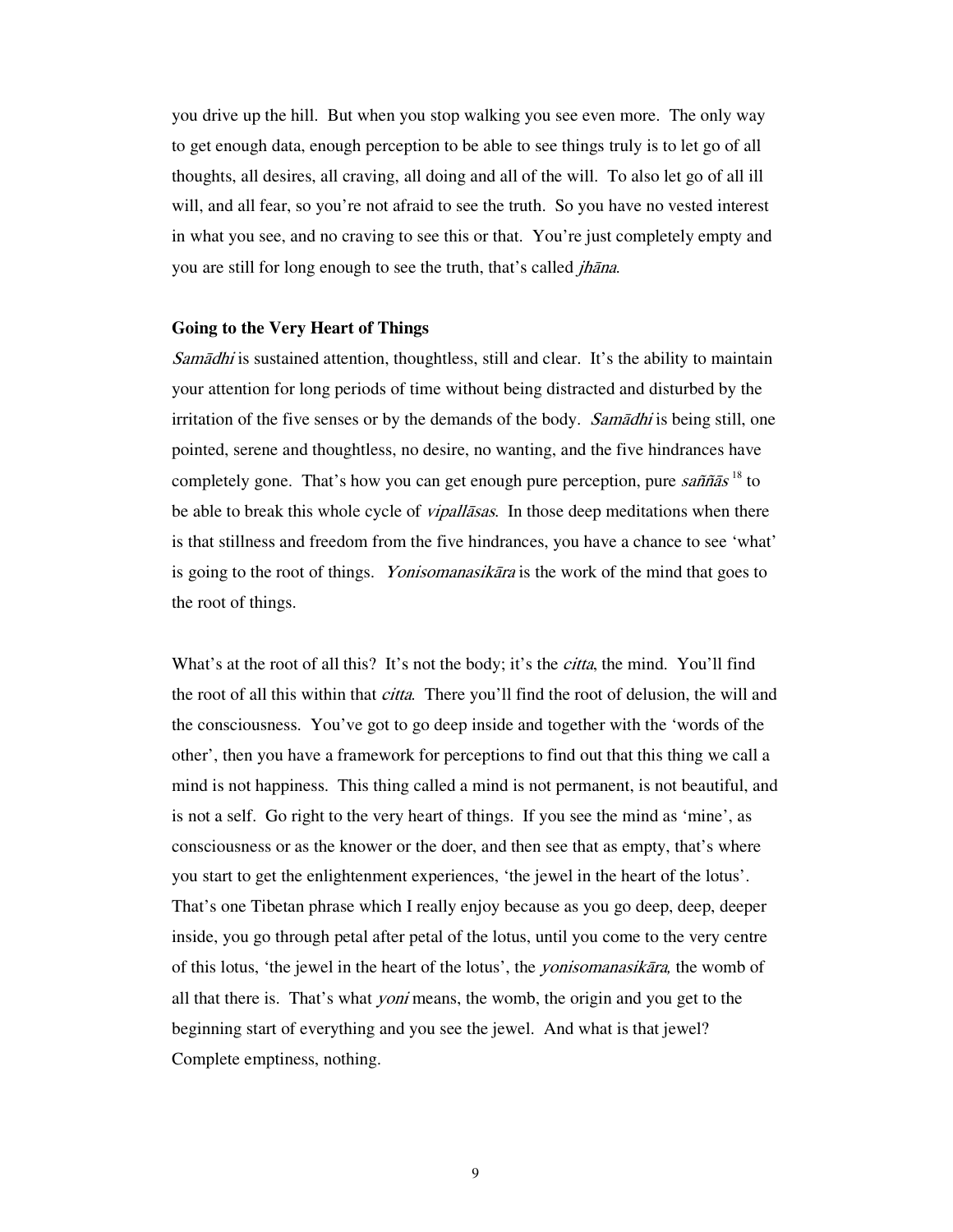What a con this *samsāra* is! All the time you've been thinking there's something at the heart of this, something wonderful and beautiful, some wonderful soul or a God or cosmic consciousness. Actually it's a much greater relief to see that the heart of the lotus is completely empty. The heart of the *citta* is just an empty process. You see that *anattā* (no self) is the core of all of the three factors of existence, *anicca*, *dukkha*<sup>19</sup> and *anattā*, impermanence, suffering and non self. Non self is the cause of all this, and you see this through the factors of *jhana* and the reflecting consciousness after a jhāna that develops insight.

#### **Once Seen Never Forgotten**

This is tied in with the words of the *Ariyans* who say, that that the *citta* is completely vacant of a 'self', it's just an empty process. That which knows, consciousness, is just empty. That which does is just conditioned phenomena. Seeing that has a profound effect on view, perception and thought. Once seen never forgotten. Once you see the emptiness of all this it's quite easy to understand why it's all *dukkha*. The only reason we try and bend our perceptions, thoughts and view is to find some happiness. We think that there is some happiness in there because the illusion of self demands happiness 'to be' and it can only be sustained if we are happy. 'To be' means to be happy; otherwise there is no point to being. We want to find somewhere, some place, if not in this life, in some heavenly life and if not in some heavenly life, then in some metaphysic cosmic consciousness or some pure land where we'll be happy ever after. We want to find some little aspect, some part of self, where we can be secure and happy and have no problems. If you can see that there is no self, you can accept and understand why the Buddha said that the whole of five  $k$ handhas<sup>20</sup> and the whole of samsāra are *dukkha* through and through. There is no part of samsāra that is not affected, not soaked and saturated by *dukkha*. There is no place where consciousness can find a footing that isn't *dukkha*. There is no experience that is beyond *dukkha*, except the ending of experience. That's what *Nibbana*<sup>21</sup> is, complete cessation, the going out of the flame, the ending of everything. Only when you see *anatta* can that really help and then you see how thoroughly the world is *dukkha*.

When the Buddha taught the Four Noble Truths he really meant it completely. The five khandhas are dukkha, it's not just when you are attached to a dukkha. That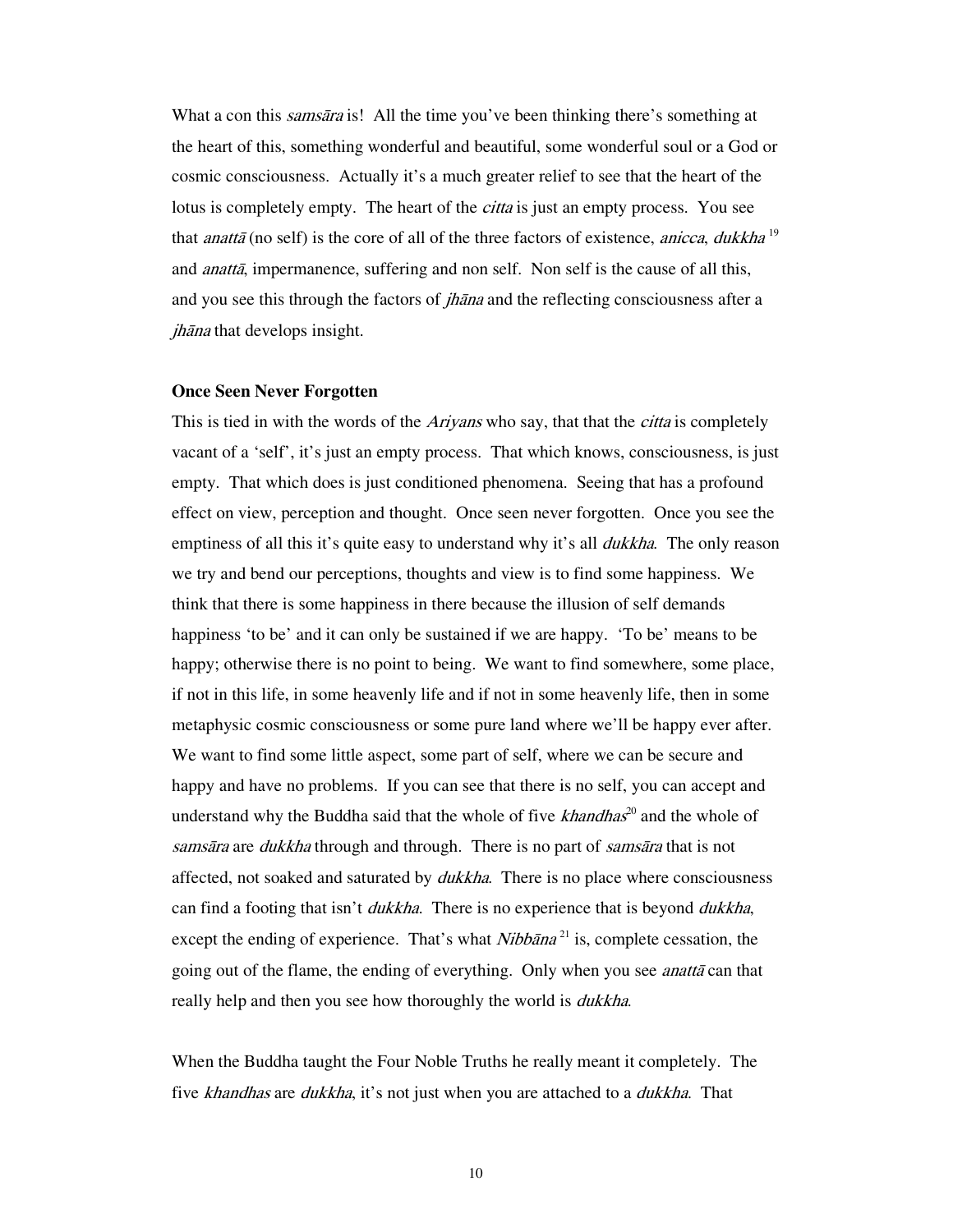which attaches is the five *khandhas*. You can't think there is something outside of these five *khandhas* which does the attaching. The whole process is just the five khandhas. If you see the mind clearly enough you can see the stupidity of those people, even monks, who try to think that there is something beyond the five khandhas. The Buddha said very clearly that consciousness and all the other *khandhas* are suffering. When one actually sees this and accepts this, one understands why the Buddha said *sabbe sankhāra dukkha*, all formations, all things are suffering. The Arahants*,* people who are enlightened would describe their experiences as an Arahant as suffering arising and suffering passing away. If you want to know what it's like to be an *Arahant* that's the description, suffering and more suffering, suffering arising and suffering passing away. That's the summation of the life of an Arahant. Only the Arahant knows that the suffering arising and passing away is limited. Like the workman waiting for his wages in the *Therāgathā*<sup>22</sup>, the *Arahant* knows that he hasn't been paid yet. At *Parinibbana*<sup>23</sup> the last suffering passes away and samsāra is ended.

### **Impermanence – Nature Owns It All**

Isn't it wonderful when a baby is born? It has all these experiences in front of it. Poor thing! There is so much suffering in front of it. Isn't it wonderful? You can go off and tour around, see a great movie or listen to wonderful music, enjoy great relationships and have sex, and goodness knows what else you can do in this world. Isn't it wonderful these days with technology? You can do so much. That's just stupidity. That's what is disgusting. What is conducive to suffering we take to be beautiful and what is impermanent, the will, consciousness and the five khandhas*,* we think is permanent can somehow be there for us forever. It's all going, it's all fading away, and everything that we think we possess will soon be gone. We forget about impermanence.

Understand that all of your money, all of your houses, your clothes, your cars, all of that is impermanent. It is fading away. Even now our monastery is being destroyed by time and our bodies are being destroyed as we speak. If we really owned all this we would be able to stop the decay. You will not be able to stop decay. This body, your bank account, your houses, your clothes, everything you think is yours belongs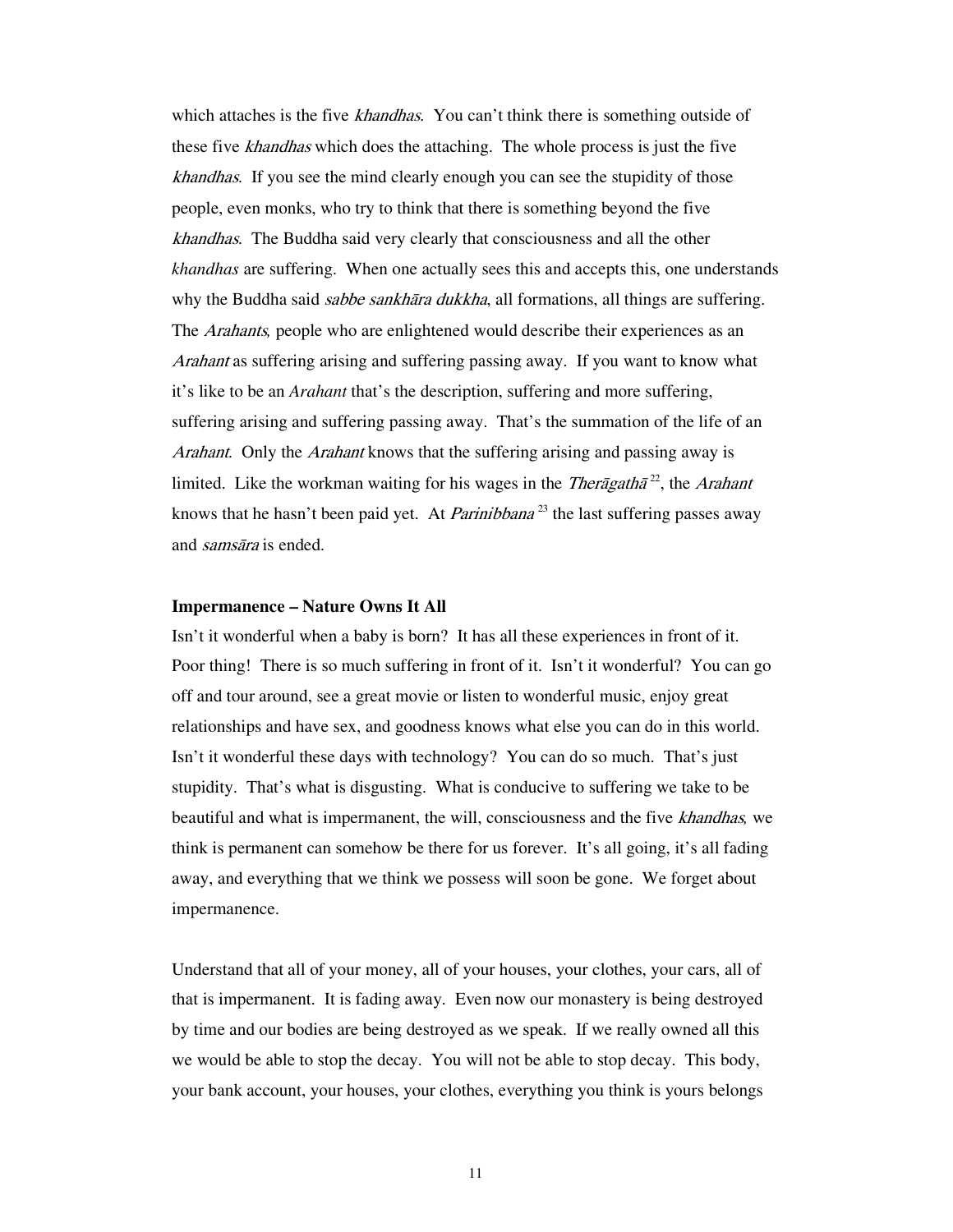to nature. It does not belong to you. That's what impermanence tells you. You use these things like a person who is renting a house. You should never think they are yours. When the owner wants the house back you have to give it back. You have no wealth at all, you have no body. All this is just illusion through the *vipallasas*.

Once you have all of these things you're very concerned about losing them, especially your body. When you start to get sick and someone says you have to give up your body. You say, "No way! I want to live. I'm too young to die at seventy or eighty. I'm still too young to die. The person next door is eighty five. Can't I be as old as them?" You're not ready to give up because that's wrong view, wrong perception and wrong thought. Anicca means there is no owner but rather nature owns all of this, which is what impermanence tells you. Wouldn't be it wonderful if you could only get that degree of right view into your conceptual framework? It would mean that you'd no longer be worried about your possessions. It's the old saying, 'You don't own your property; your property owns you'. Isn't that the case? What burdens property gives you! Property demands you look after it. It demands you give it attention and give it so much time.

The less you have the less demands by your property and your possessions on your time. If you can, imagine you have nothing whatsoever. Even you monks who carry around just a bowl and robes, they don't belong to you. Regard them as belonging to the Buddha, not nature. Your bowl and robes belong to the Buddha, so look after them; you're just borrowing them from the Buddha. They're not yours at all! So when you wear the Buddha's robes wear them beautifully in a way that the Buddha would be proud of and when you use the Buddha's bowl to beg for alms to eat, remember that bowl comes from the Buddha, that's the Buddha's bowl. So, please do it beautifully out of respect and out of gratitude, knowing the sacredness of the bowl and the robes. This body of yours is just here to be used for fulfilling the holy life that's all. Don't give it too much attention; it's not your body. You have had so many bodies already and now you've got another one, good bodies, bad bodies, mediocre bodies, male bodies, female bodies, Asian bodies and Western bodies, there are so many bodies. This one is not yours, it belongs to nature.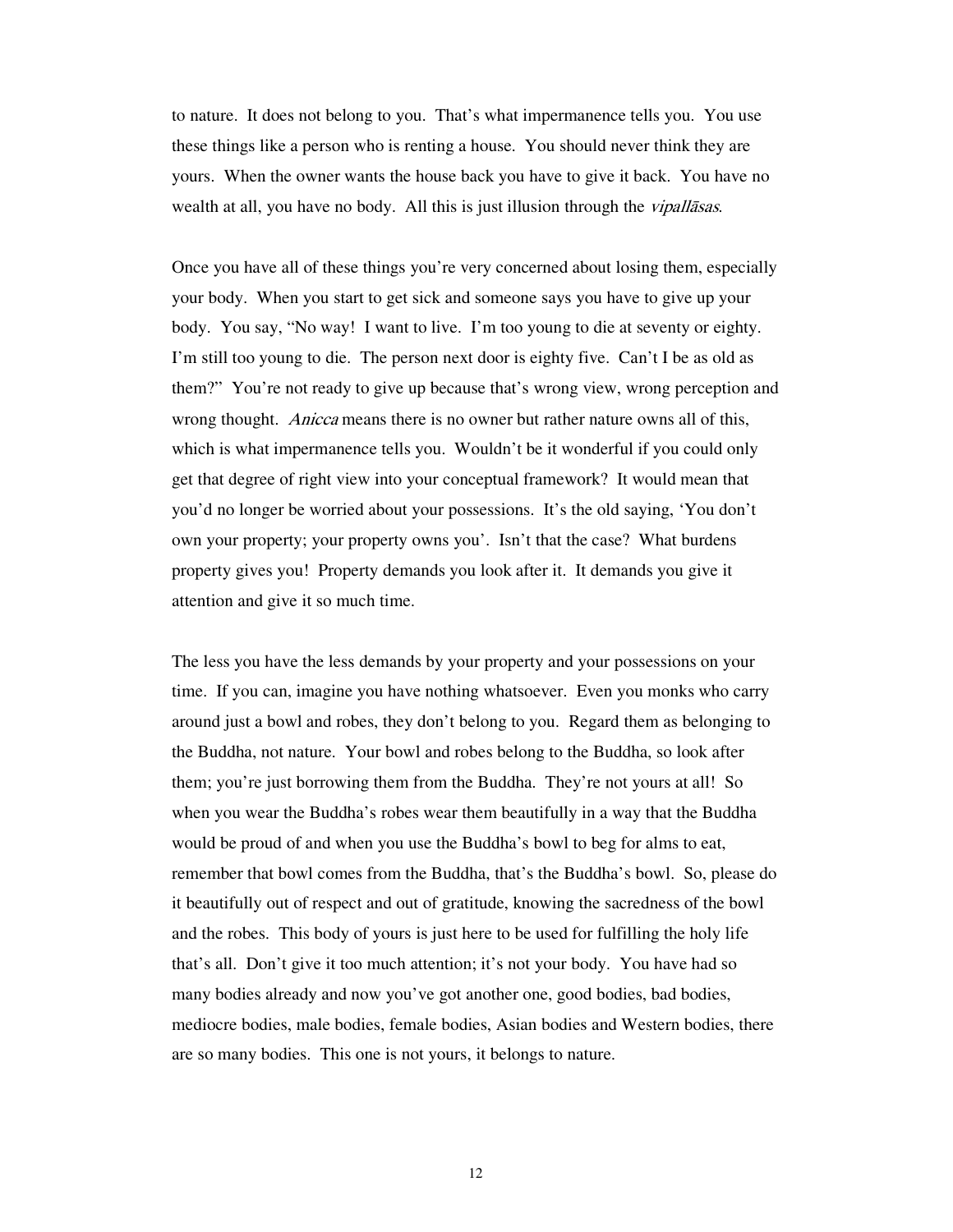When these things are seen for what they are and *anicca* is teaching you they don't belong to you, why are you so concerned about them? There's a beautiful simile in the *suttas* (MN 22.41). The Buddha asked the monks, "If people carried off the grass, sticks, branches, and leaves in this Jeta Grove, or burned them, or did what they liked with them, would you think: 'People are carrying us off or burning us or doing what they like with us'?"

"No, venerable sir.

"Why not?"

"Because that is neither our self nor what belongs to our self."

"So too, bhikkhus, whatever is not yours, abandon it; when you have abandoned it that will lead to your welfare and happiness for a long time. If the five khandhas were to be burnt, destroyed, thrown away, would you be concerned." "No, venerable sir.

"Why not?"

"Because that is neither our self nor what belongs to our self."

The *khandhas* belong to nature. This body, these perceptions, thoughts, feelings, pleasures and pains don't belong to you so why are you so concerned with happiness and suffering, with pain and pleasure, with nice food and rotten food or nice sounds? Someone says something nice to you and you get really high. Someone says something mean to you and you get upset. They're just words. They're a just sound, that's all, thoughts in the mind, nice thoughts, rotten thoughts, they are just thoughts that's all. They don't belong to you. Anything that arises in the mind, any mood, emotion, idea or thought, is not yours. So then you won't think or worry so much and you won't get depressed so much. You know that I don't really care about what you think. I don't even care what I think, so why should I care what you think?

So, in this way you can let go of things, you can be free from things, you can be at peace at last knowing you own nothing. There is no owner in here either, to own anything. There is no one at the shop counter and there are no customers, so how can there be any interactions? When you see that all this buying and selling, these transactions in life, these comings and goings, come to an end, then at long last there is freedom and peace. This is how the *vipallasas* are straightened out through the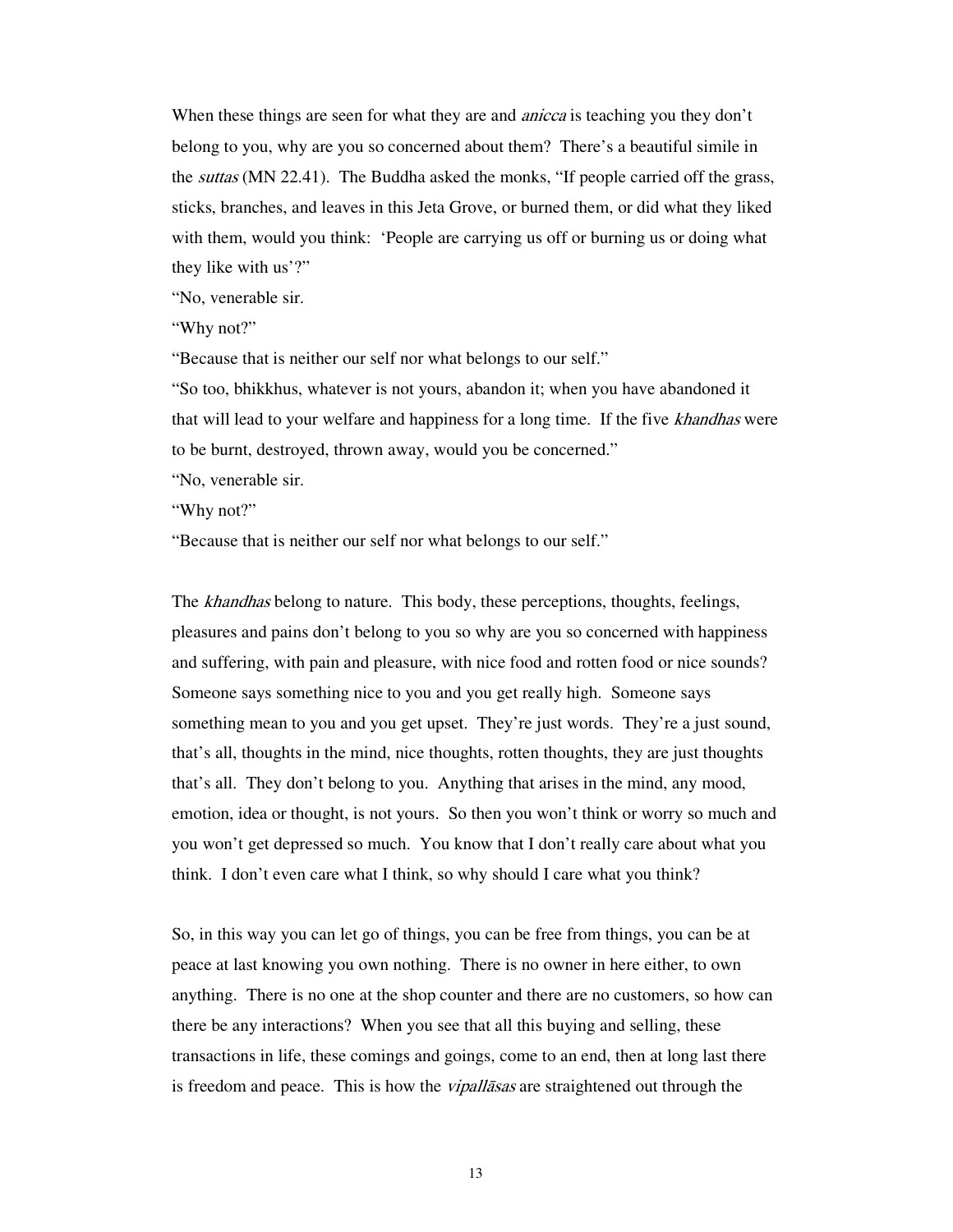words of another and by seeing through them and going to the source of things, to the jhānas, the citta, into the yoni, the womb of all of this.

There you will actually see *anicca*, *dukkha*, *anattā* and also *asubha*<sup>24</sup>. Everything, the whole works is impermanent, it doesn't belong to anyone, it just belongs to nature. When you can say, "At last I've got rid of all my possessions", then you really are a homeless one, an *anagārika*<sup>25</sup>, one who has gone forth from possessions and doesn't own a house, bank accounts, a bowl and robes or a *kuti*. One doesn't even own a body or one's thoughts. We talk about relinquishing and we don't even own our own minds. Just throw away the whole lot and have no possessions at all. All the thoughts, the experiences, the great *jhanas*, the rotten meditations, none of them are 'mine', its just nature doing its thing. There is no one in here to own anything, to experience anything, to do anything. As for all of the great talks, I haven't even given one good talk, nor will I ever give any talks and I've had no great meditations because there is no one in here to do anything. None of this belongs to me. By seeing that anattā, as soon as you try and own things, do things; want things; create things; you see that you are just making suffering in this world. You've already made too much suffering in your journeys through *samsāra*. Enough of making suffering, every thing that I thought was worthwhile, happiness and useful has just been a complete waste of time, just more suffering in the world. Why do we always keep on doing all this?

#### **The Last Right View**

The Buddha said, "House builder, you've been seen. Your rafters have all been taken out. You will not build any more *samsāra*". The Buddha meant that once you've seen this last right view come to fruition, you see things according to the way the Buddha saw them and you see things the way the *Arahants* see them. There is such a thing as right view. It's the 'Four Noble Truths', seeing impermanence, unsatisfactoriness, real suffering, non self and emptiness. As soon as you see this your perceptions start to change. What before you thought was a beautiful perception, you realize is just a perception that's all and nice sights that you used to like seeing, such as sunsets – who says they're beautiful? It's just perception that's all because you've been told they're beautiful. Right view sees that it's just the irritation of the eye sense. It's much better to close the eyes and have no eye contact happening at all and go into a  $jhāna$ . All the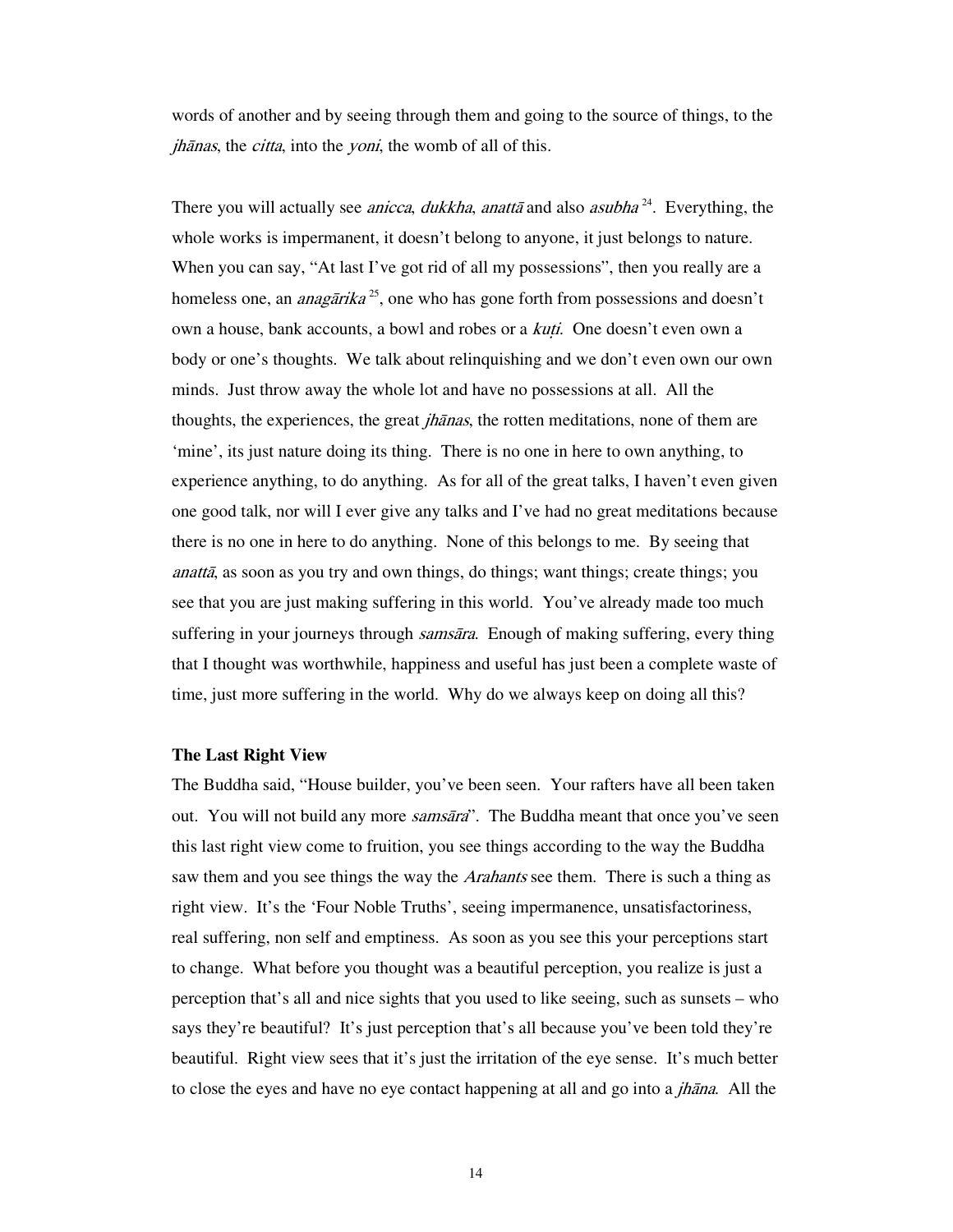beautiful music I've heard in my life, from going to the Albert Hall to seeing great musicians, all of that is just a complete waste of time. The world still celebrates sounds and you have to pay a lot of money to go and see some of these so called, great musicians. They are great fools, fooling others into delighting in the sense world. There is no sound as beautiful as silence, the deep silence of the *jhanas*. There is no taste, no smell in the *jhānas*. There is no physical feeling as great as bodily tranquillity, kāya passaddhi, where the body just disappears. And of all the physical pleasures that I have had in my life,  $k\bar{a}ya$  passaddhi, when the five senses, especially the physical sense of touch, completely disappears, that's the best. That's when I can completely relax and not be irritated by this sensitive body. Seeing pleasure and pain, heat, cold and all of that, you acquire right views and right perceptions. You acquire right thoughts, thoughts in accordance with the true *Dhamma*, the way the Buddha thought, the thought to end *samsāra*, to end the five *khandhas* and to bring as many people with you as possible in the time you have left. So this is what the vipallāsas are all about. This is what *avijja* is and how it's overcome. This is how delusion manifests, and how delusion is overcome. This is how the Four Noble Truths and the Three Characteristics of Existence all work together and how it's all based on the Eightfold Path, the way out culminating in the *jhānas*.

As Māha Mogalāna said to Visāka, "Through the words of another and the work of the mind which goes to the source, through hearing the *Dhamma* from Ariyans, and through getting into *jhānas*, you have the opportunity to break the whole cycle through Stream Winning and the inevitable unravelling of the *vipallasas*". So may your *vipallāsas* be unravelling even now and may *samsāra* be ending for you. May you be deluded no more in the ways of the world? May you find true freedom and true peace through true cessation? So that's the end of this evenings talk on the vipallāsas.

 $\overline{a}$ 

Vipallāsa: Perversion or distortion of perception, thought and view – taking what is impermanent to be permanent; what is suffering to be happiness; what is empty of a self to be a self; and what is not beautiful (*asubha*) to be beautiful (cognitive distortion).

 $2$  Ariya: A Noble One, a person who has attained to one of the four stages of Enlightenment.

<sup>3</sup> Yoniso manasikāra: Literally, "work of the mind that goes back to the source (*yoni*)". Sometimes translated as "wise attention" or "careful consideration".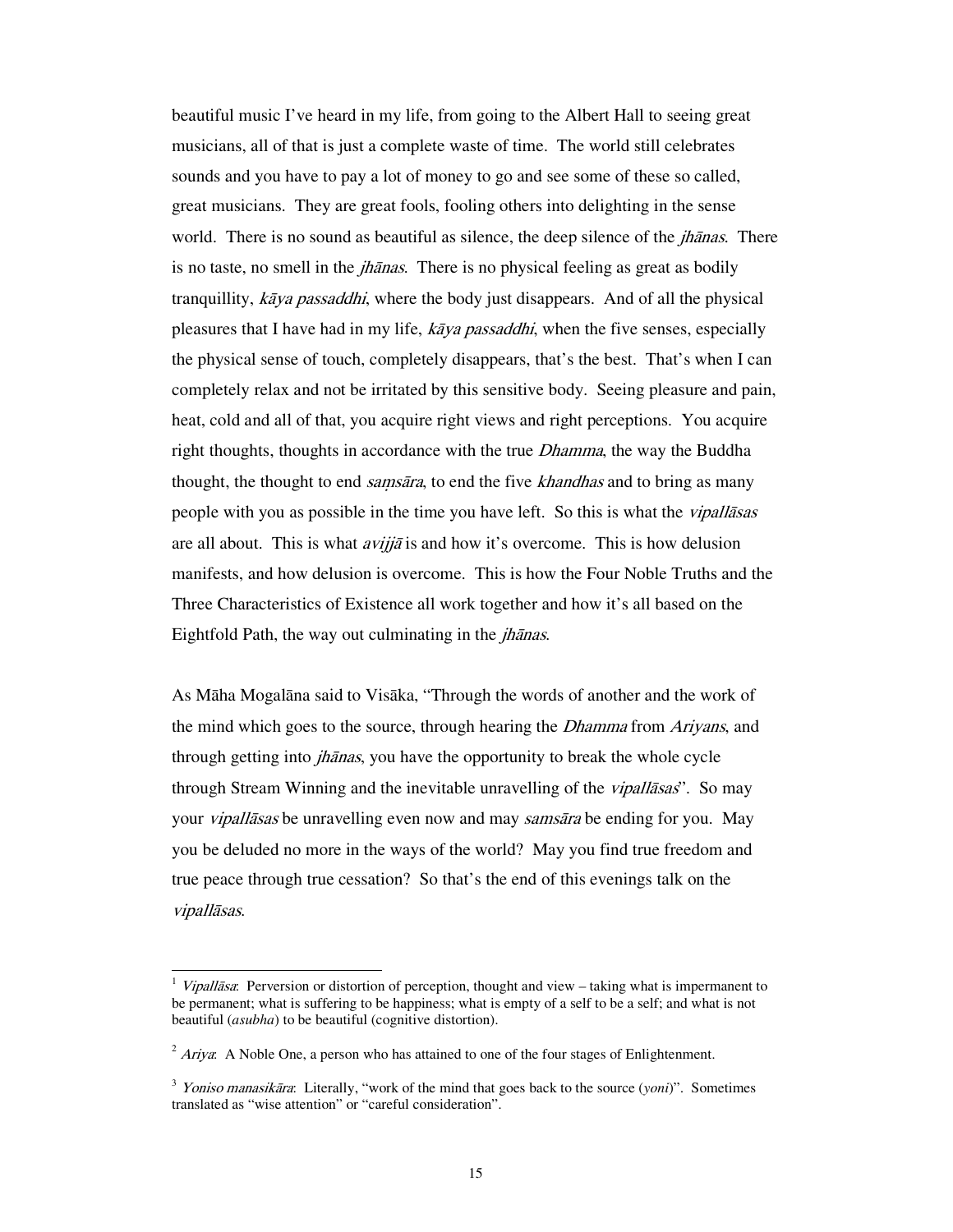<sup>4</sup> Samādhi: Sustained attention on one thing.

 $5$  Avijjā: Delusion or ignorance (of the Four Noble Truths).

 $6$  Samsara: The round of rebirth (Literally: 'wandering on').

7 Noble Truths, The Four

The truth of:

 $\overline{a}$ 

- 1. Suffering
- 2. The cause of suffering
- 3. The cessation of suffering
- 4. The path leading to the cessation of suffering

<sup>8</sup> Arahant: A Fully Enlightened One.

 $9$  Dhamma: The teachings of the Buddha; the truth; the Norm.

 $10$  Samsāra: The round of rebirth (Literally: 'wandering on').

<sup>11</sup> Puthujjana: Ordinary person, in the sense of not having yet penetrated the Four Noble Truths and attained one of the four stages of Enlightenment – as opposed to the Ariyan.

<sup>12</sup> Yonisomanasikāra: Literally, "work of the mind that goes back to the source (yoni)". Sometimes translated as "wise attention" or "careful consideration".

 $13$  Jhānas: The deep meditation states of letting go.

 $14$  Hindrances, The Five:

- 1. Sensual desire
- 2. Ill-will and anger
- 3. Lethargy and dullness
- 4. Restless and Remorse
- 5. Sceptical doubt

<sup>15</sup> Sutta: Discourse of the Lord Buddha, or one of his chief disciples, as recorded in the Pāli Canon.

<sup>16</sup> *Yathābhūtañāņanadassana*: Seeing things as they truly are, as opposed to seeing things as they seem to be. Such insight only happens when the five hindrances are abandoned, usually after a *jhāna*. to be. Such insight only happens when the five hindrances are abandoned,

<sup>17</sup> Cetanā: Will, or volitional activity.

<sup>18</sup> Saññā: Perception.

 $19$  *Dukkha*: Suffering and unsatisfactoriness.

<sup>20</sup> Khandhās - Aggregates. The 5 groups into which the Buddha has summed up all the physical and mental phenomena of existence (modified from "Buddhist Dictionary").

- 1. That is body,  $r\bar{u}pa$ :
- 2. feeling, vedanā;<br>3. perception, saññ
- perception,  $sa\tilde{n}\tilde{a}$ ;
- 4. mental formations, *sankhāras*;<br>5. and consciousness, *viññāna*.
- 5. and consciousness, viññāna.

<sup>21</sup> Nibbana: Literally; "Extinction" (as in the going out of a flame). The supreme goal for Buddhists – it is the destruction of greed, hatred, and delusion – thus, the end of all suffering.

 $^{22}$  *Therāgathā*: Hymns of the Elders.